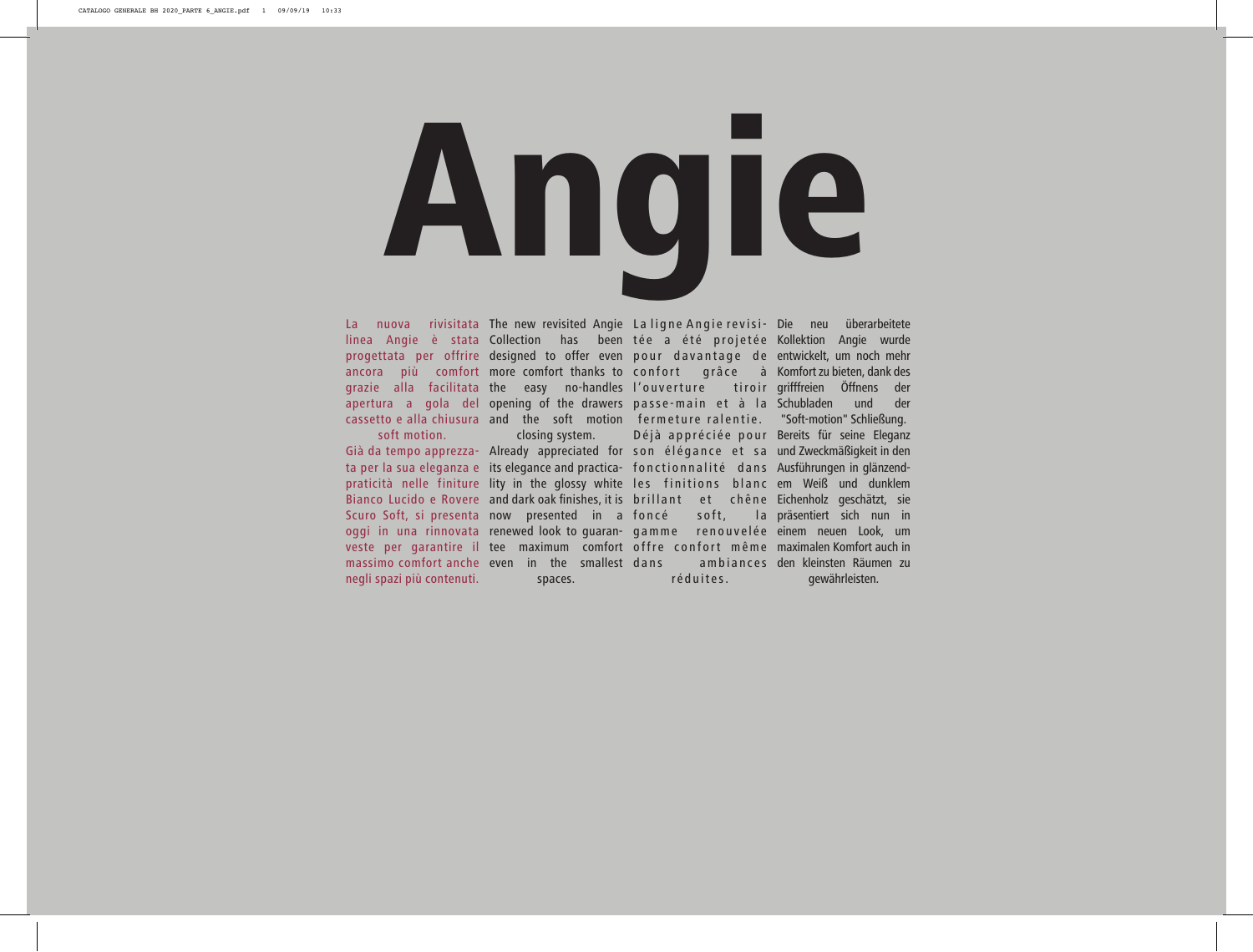

Bianco Lucido - Glossy White - Blanc Brillant - Weiß Hochglanz

 **Angie**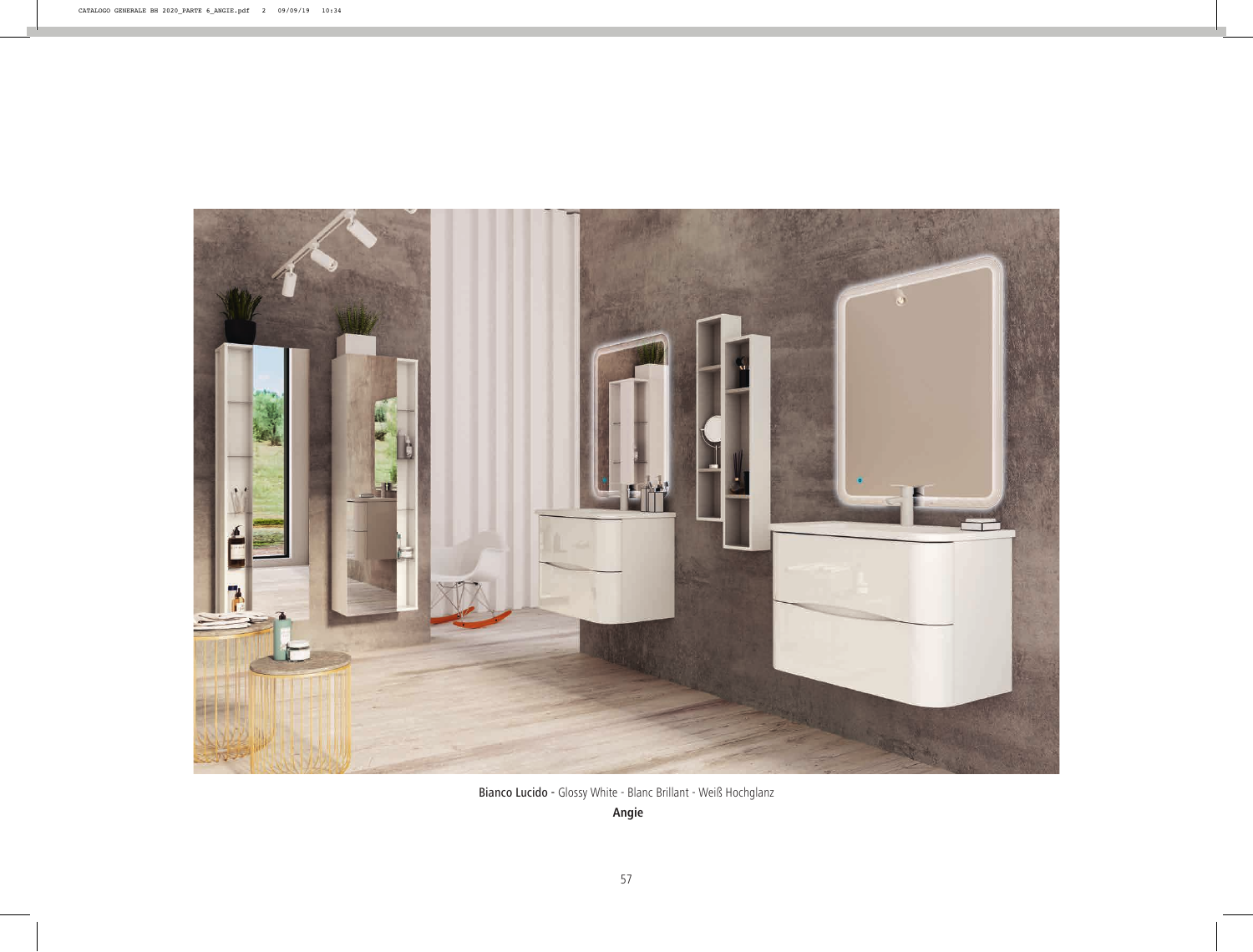